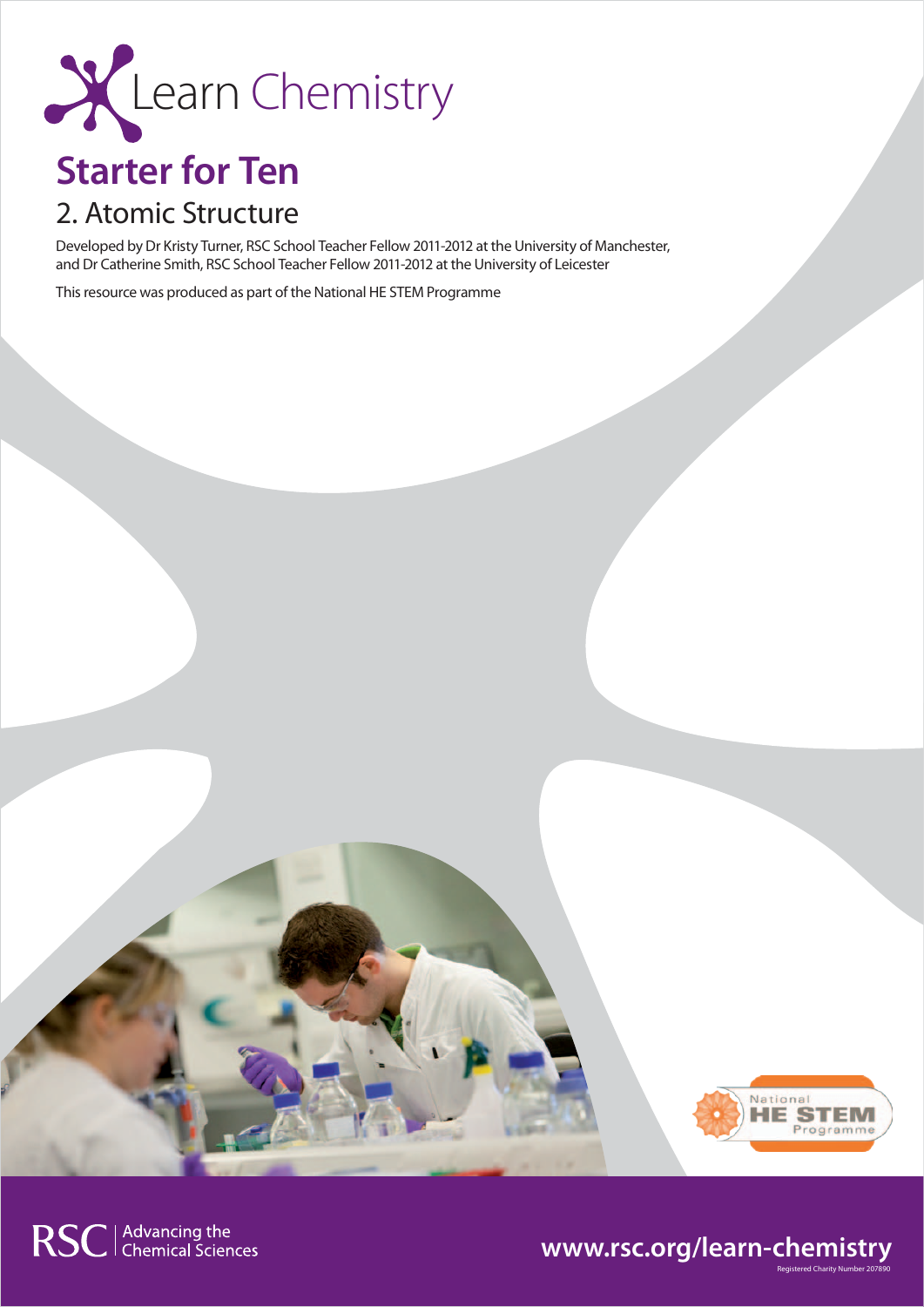

- 2.1. Development of theories about atomic structure
- 2.2. Isoelectronic species
- 2.3. Electrons and orbitals
- 2.4. Trends in ionisation energies

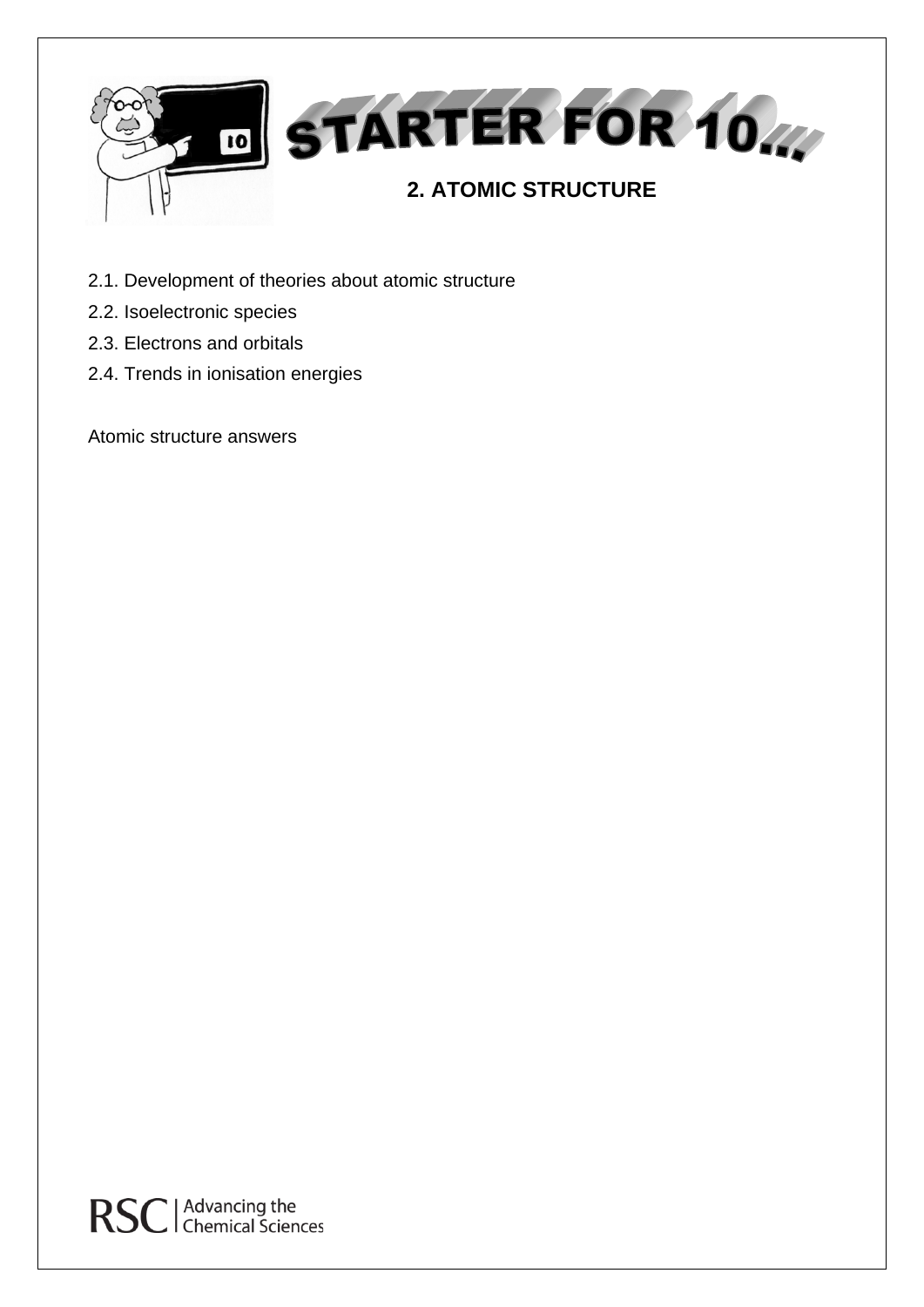

Our current understanding of atomic structure is a result of the discoveries of several scientists over many years, each scientist adding to the model.

Complete the table below by adding the name of the scientist and the discovery made. Choose from the lists below the table. (9 marks)  $(9 \text{ marks})$ 

| Approx. year<br>of discovery | <b>Scientist</b> | Addition made to our current understanding of atomic<br>structure  |
|------------------------------|------------------|--------------------------------------------------------------------|
| 1803                         | John Dalton      | Proposed that all matter is made up of tiny particles called atoms |
| 1897                         |                  |                                                                    |
| 1911                         |                  |                                                                    |
| 1915                         |                  |                                                                    |
| 1924                         |                  |                                                                    |
| 1932                         |                  |                                                                    |

### *Scientists:*

Ernest Rutherford; Wolfgang Pauli; J. J. Thomson; James Chadwick; Niels Bohr

### *Discoveries;*

Proposed that the electrons orbit around the nucleus in orbits with a set size and energy

Discovered that atoms contain neutral particles called neutrons in their nucleus

Realised that atoms are divisible and contain very tiny, negatively charged particles called electrons Discovered that an atom is made up of a nucleus and an extra-nuclear part. The central nucleus is positively charged and the negative electrons revolve around this central nucleus.

Proposed the concept of electron spin

**BONUS MARK:** Which of the scientists listed above was a famous football goalkeeper in his country?



Atomic structure 2.1.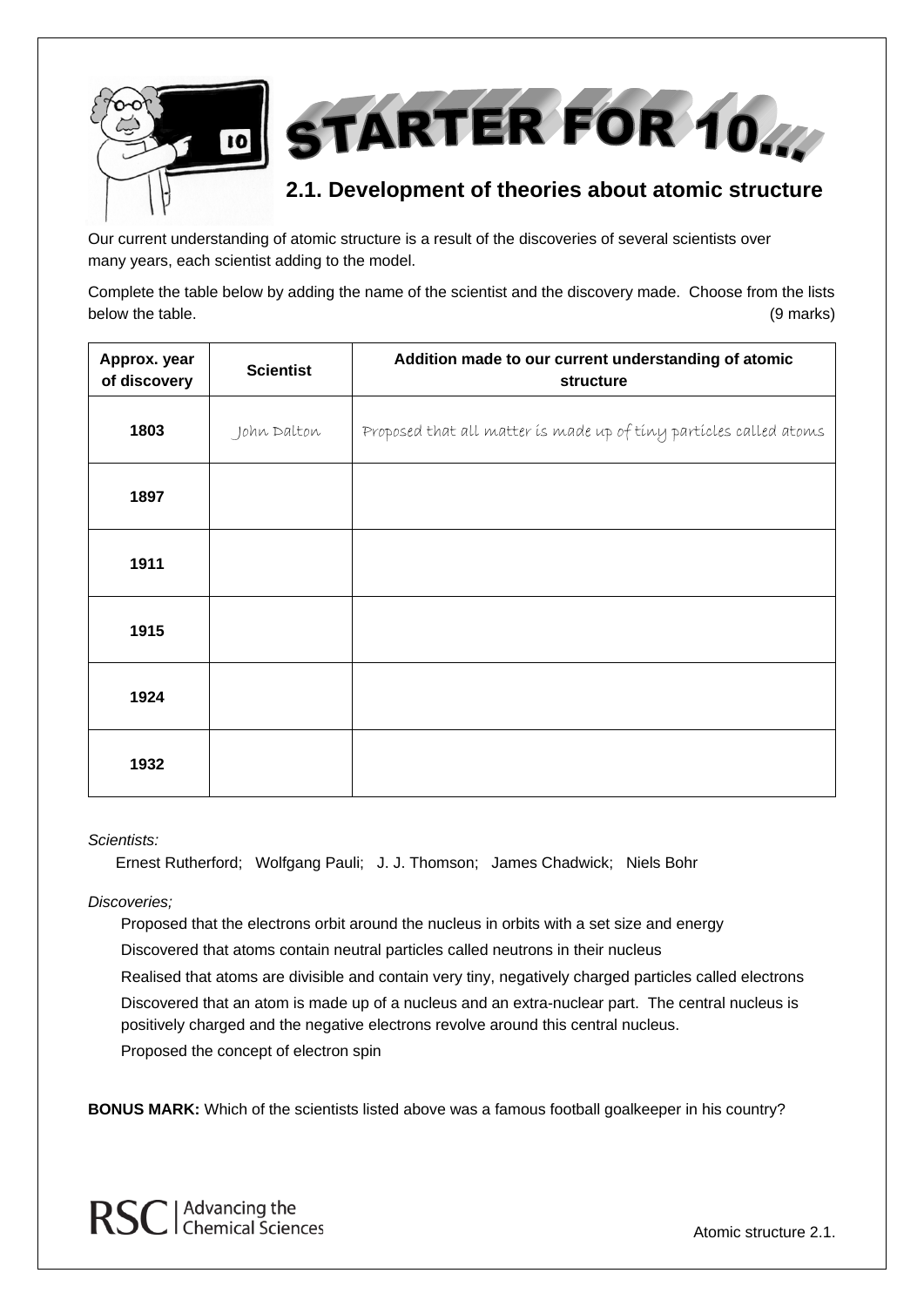|                                                                                                     | 10 <br>cation which is isoelectronic with the initial species. | STARTER FOR 10<br>2.2. Isoelectronic species<br>For each of the species below, write out the full electronic configuration and then identify an anion and a |  |  |
|-----------------------------------------------------------------------------------------------------|----------------------------------------------------------------|-------------------------------------------------------------------------------------------------------------------------------------------------------------|--|--|
|                                                                                                     | e.g. neon, Ne; 1s <sup>2</sup> 2s <sup>2</sup> 2p <sup>6</sup> |                                                                                                                                                             |  |  |
|                                                                                                     | Isoelectronic anion; $F^-$                                     | Isoelectronic cation; Mg <sup>2+</sup>                                                                                                                      |  |  |
|                                                                                                     |                                                                | (1 mark for each correct electronic configuration, 1 mark for each correct isoelectronic anion and cation)                                                  |  |  |
| 1.                                                                                                  |                                                                |                                                                                                                                                             |  |  |
|                                                                                                     | Isoelectronic anion;                                           | Isoelectronic cation;                                                                                                                                       |  |  |
| 2.                                                                                                  | Isoelectronic anion;                                           | Isoelectronic cation;                                                                                                                                       |  |  |
| 3.                                                                                                  |                                                                | Isoelectronic cation;                                                                                                                                       |  |  |
| BONUS 10 <sup>th</sup> mark Identify a pair of common transition metal ions that are isoelectronic; |                                                                |                                                                                                                                                             |  |  |



Atomic structure 2.2.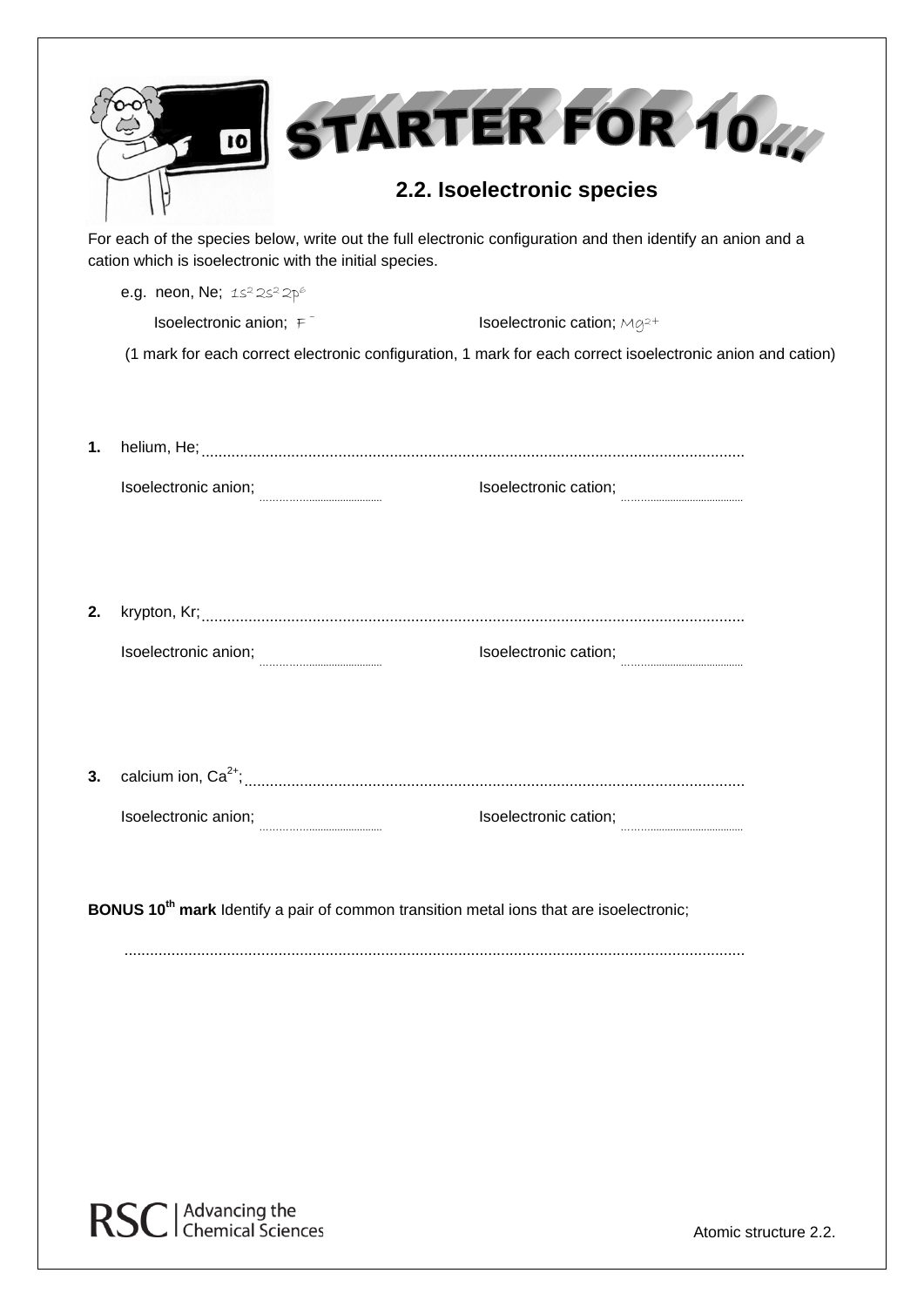

**Aufbau's principle** states that "*electrons fill orbitals starting with the lowest energy orbital first*"

**Hund's rule** states that "*when filling a set of orbitals of identical energy, electrons are added with parallel spins to different orbitals rather than pairing two electrons in the same orbital*"

For each of the elements, draw the electrons in the atom as you would have represented them at GCSE level (1 mark) followed by an A-level representation (1 mark) and a short hand form of the electronic configuration (1 mark);

| e.g. silicon, Si; | 4s<br>$3s$ $\mathbb{N}$<br>2s $\overline{\mathbb{N}}$<br>1s $\overline{N}$ | 4p<br>3d<br>$3p\boxed{\uparrow}$<br>$2p\sqrt{N}$<br>Electronic configuration; [Ne] 3s <sup>2</sup> 3p <sup>2</sup> |
|-------------------|----------------------------------------------------------------------------|--------------------------------------------------------------------------------------------------------------------|
| 1. oxygen, O;     | 4s<br>3s<br>2s                                                             | 4p<br>3d<br>3p<br>2p                                                                                               |
| 2. calcium, Ca;   | 1s<br>4s<br>$3\mathrm{s}$<br>2s<br>1s                                      | 4p<br>3d<br>3p<br>2p<br>Electronic configuration;                                                                  |
| 3. iron, Fe;      | 4s<br>3s<br>2s<br>$1s$                                                     | 4p<br>3d<br>3p<br>2p<br>Electronic configuration;                                                                  |
|                   |                                                                            | Give one limitation of the way you were taught to draw electrons in atoms at GCSE level<br>$(1$ mark)              |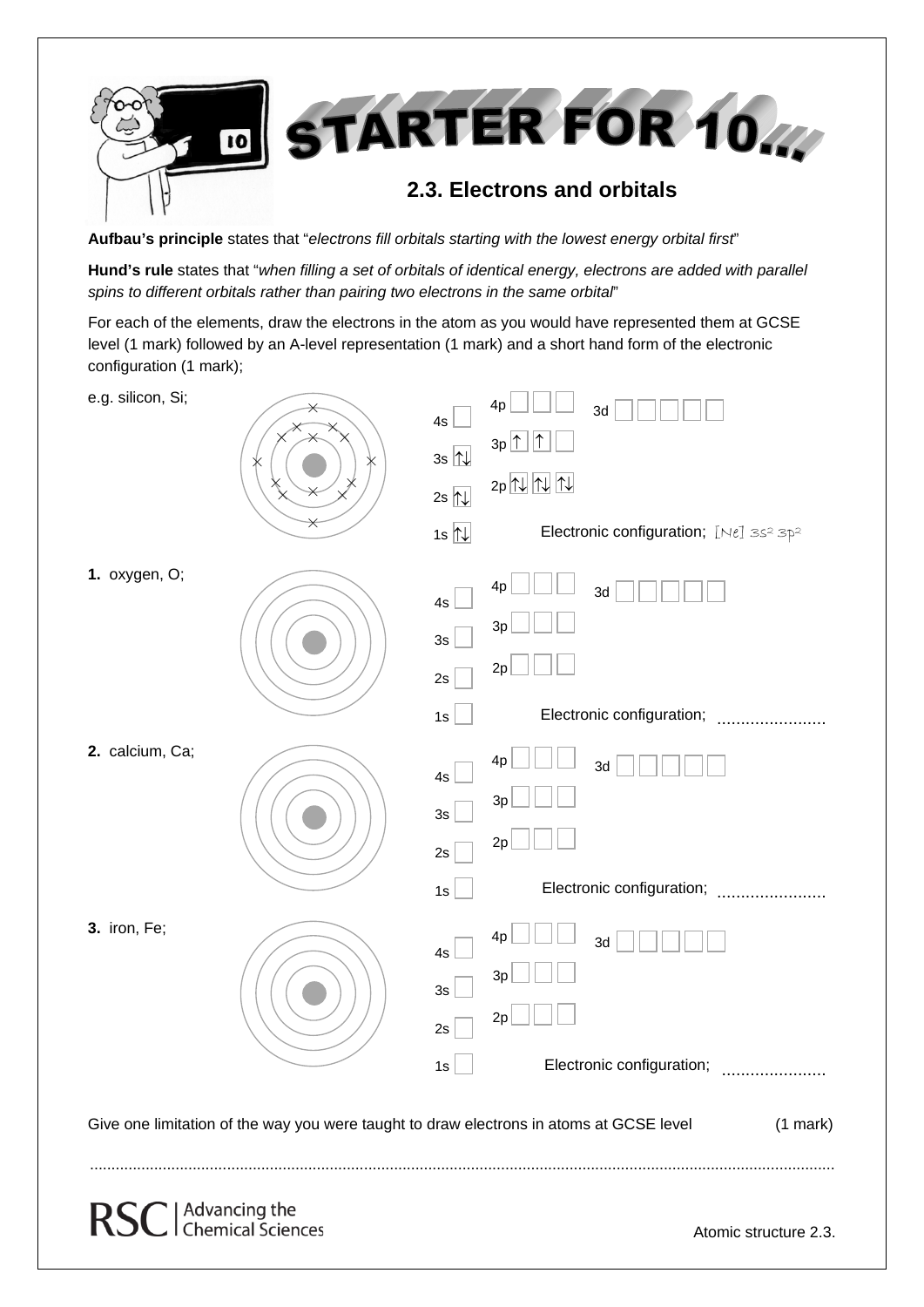

An atom's **ionisation energy** is defined as;

*'The amount of energy required to remove one mole of electrons from one mole of atoms in the gaseous state'*

The first ionisation energy is the energy required to remove the first electron  $[X(g) \to X^+(g) + 1 e^-]$ .



(2 marks)

(d) Which anomaly provides evidence for Hund's rule?

(1 mark)

RSC | Advancing the<br>
RSC | Chemical Sciences

Atomic structure 2.4.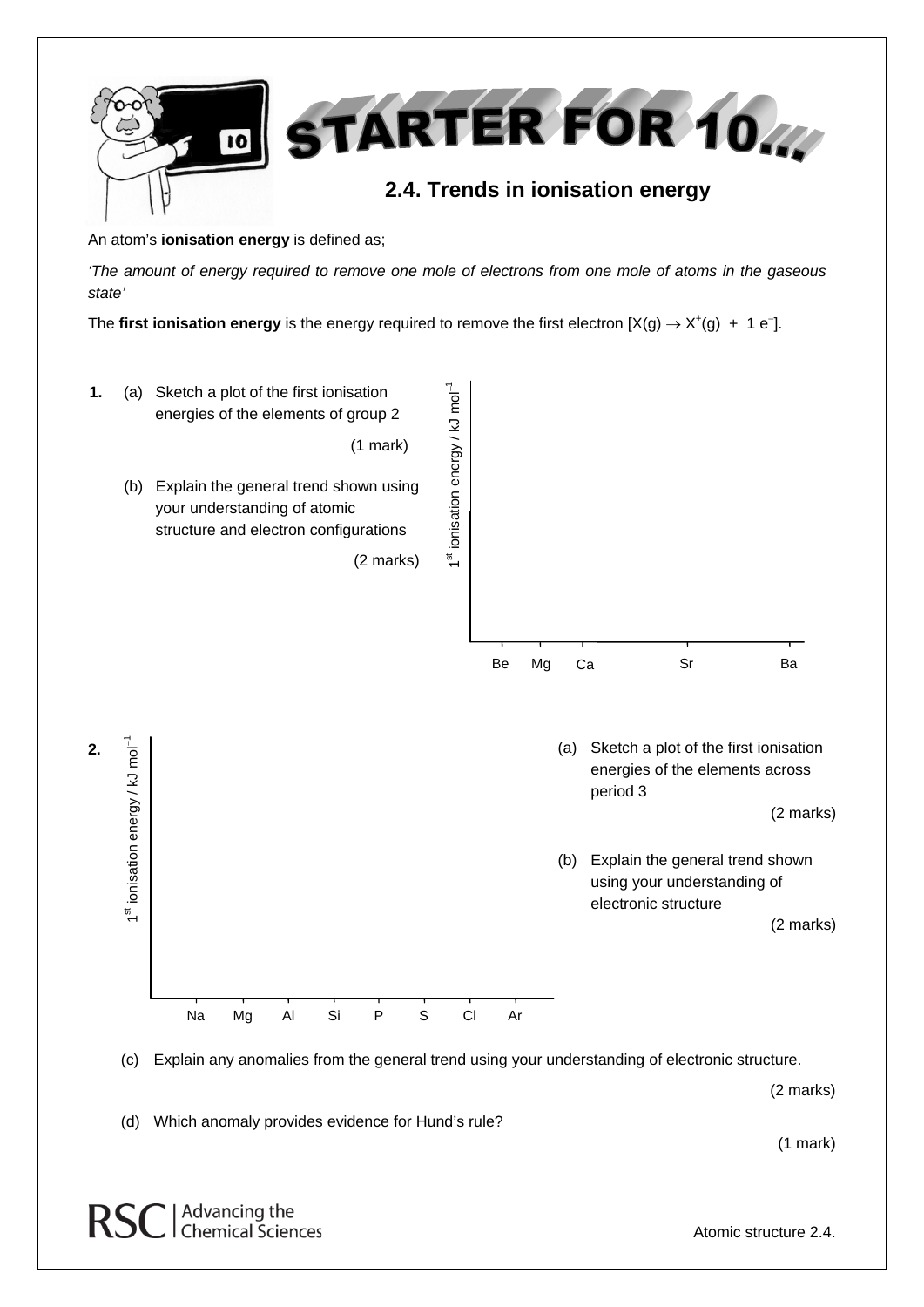



## **Chapter 2: Atomic structure answers**

## **2.1. Development of theories about atomic structure**

| Approx. year<br>of discovery | <b>Scientist</b>         | Addition made to our current understanding of atomic<br>structure                                                                                                                           |
|------------------------------|--------------------------|---------------------------------------------------------------------------------------------------------------------------------------------------------------------------------------------|
| 1803                         | John Dalton              | Proposed that all matter is made up of tiny particles called atoms                                                                                                                          |
| 1897                         | J. J. Thomson            | Realised that atoms are divisible and contain very tiny, negatively<br>charged particles called electrons                                                                                   |
| 1911                         | <b>Ernest Rutherford</b> | Discovered that an atom is made up of a nucleus and an extra-<br>nuclear part. The central nucleus is positively charged and the<br>negative electrons revolve around this central nucleus. |
| 1915                         | Niels Bohr               | Proposed that the electrons orbit around the nucleus in orbits with a<br>set size and energy                                                                                                |
| 1924                         | Wolfgang Pauli           | Proposed the concept of electron spin                                                                                                                                                       |
| 1932                         | James Chadwick           | Discovered that atoms contain neutral particles called neutrons in<br>their nucleus                                                                                                         |

(1 mark for each correct row; 4 marks for the correct order of statements [3 marks if one statement in incorrect position, 2 marks if two statements in incorrect position, 1 mark if any pair of statements follow on correctly from each other)

**BONUS MARK:** Niels Bohr was indeed a keen football player and was the goalkeeper in the Danish team Akademisk Boldklub. Although Akademisk Boldklub were, at the time, one of the best clubs in Denmark, he never made it to the national team.

## **2.2. Isoelectronic species**

**1.** helium, He;  $1s^2$ 

Isoelectronic anion;  $H^-$  Isoelectronic cation; Li<sup>+</sup>, Be<sup>2+</sup>

**2. krypton, Kr**; 1s $^2$ , 2s $^2$ , 2p $^6$ , 3s $^2$ , 3p $^6$ , 4s $^2$ , 3d $^{10}$ , 4p $^6$ 

Isoelectronic anion; Se<sup>2−</sup>, Br<sup>−</sup>

, Br<sup>−</sup> Isoelectronic cation; Rb<sup>+</sup>, Sr<sup>2+</sup>, In<sup>3+</sup>, Sn<sup>4+</sup>

**3. calcium ion, Ca** $^{2+}$ **;** 1s $^{2}$ , 2s $^{2}$ , 2p $^{6}$ , 3s $^{2}$ , 3p $^{6}$ Isoelectronic anion; S<sup>2−</sup>, Cl<sup>−</sup>

, Cl<sup>−</sup> Isoelectronic cation; K<sup>+</sup>, Ga<sup>3+</sup>

RSC | Advancing the<br>
RSC | Chemical Sciences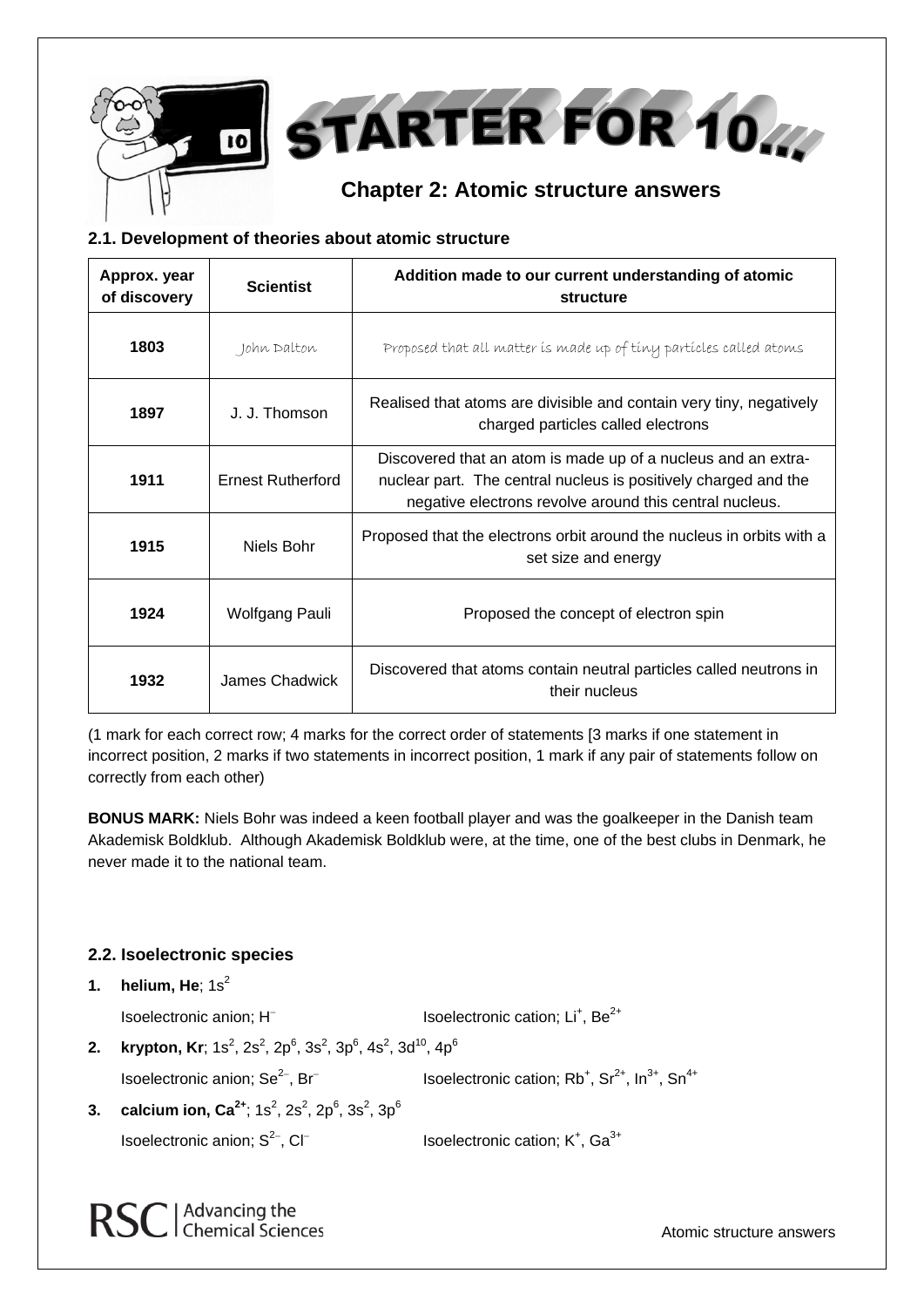**4.** Fe $^{3+}$  and Mn<sup>2+</sup>; 1s<sup>2</sup>, 2s<sup>2</sup>, 2p<sup>6</sup>, 3s<sup>2</sup>, 3p<sup>6</sup>, 4s<sup>0</sup>, 3d<sup>5</sup> Fe<sup>2+</sup> and Co<sup>3+</sup>; 1s<sup>2</sup>, 2s<sup>2</sup>, 2p<sup>6</sup>, 3s<sup>2</sup>, 3p<sup>6</sup>, 4s<sup>0</sup>, 3d<sup>6</sup> Zn $^{2+}$  and Cu $^+$ ; 1s $^2$ , 2s $^2$ , 2p $^6$ , 3s $^2$ , 3p $^6$ , 4s $^0$ , 3d $^{10}$ 

## **2.3. Electrons and orbitals**



Possible limitations of the GCSE representation of electronic structure (1 mark for any sensible point);

- 1. The GCSE representation doesn't account for d-orbitals. At GCSE electron shells occupy a maximum of 8 electrons (hence why we only ever go as high as atomic number 20).
- 2. The GCSE diagram doesn't allow for the fact that the 3d orbital is higher in energy than the 4s orbital and hence the 4s orbital is filled first.
- 3. The GCSE model gives no indication of electron spin (important when trends in ionisation energies are discussed).

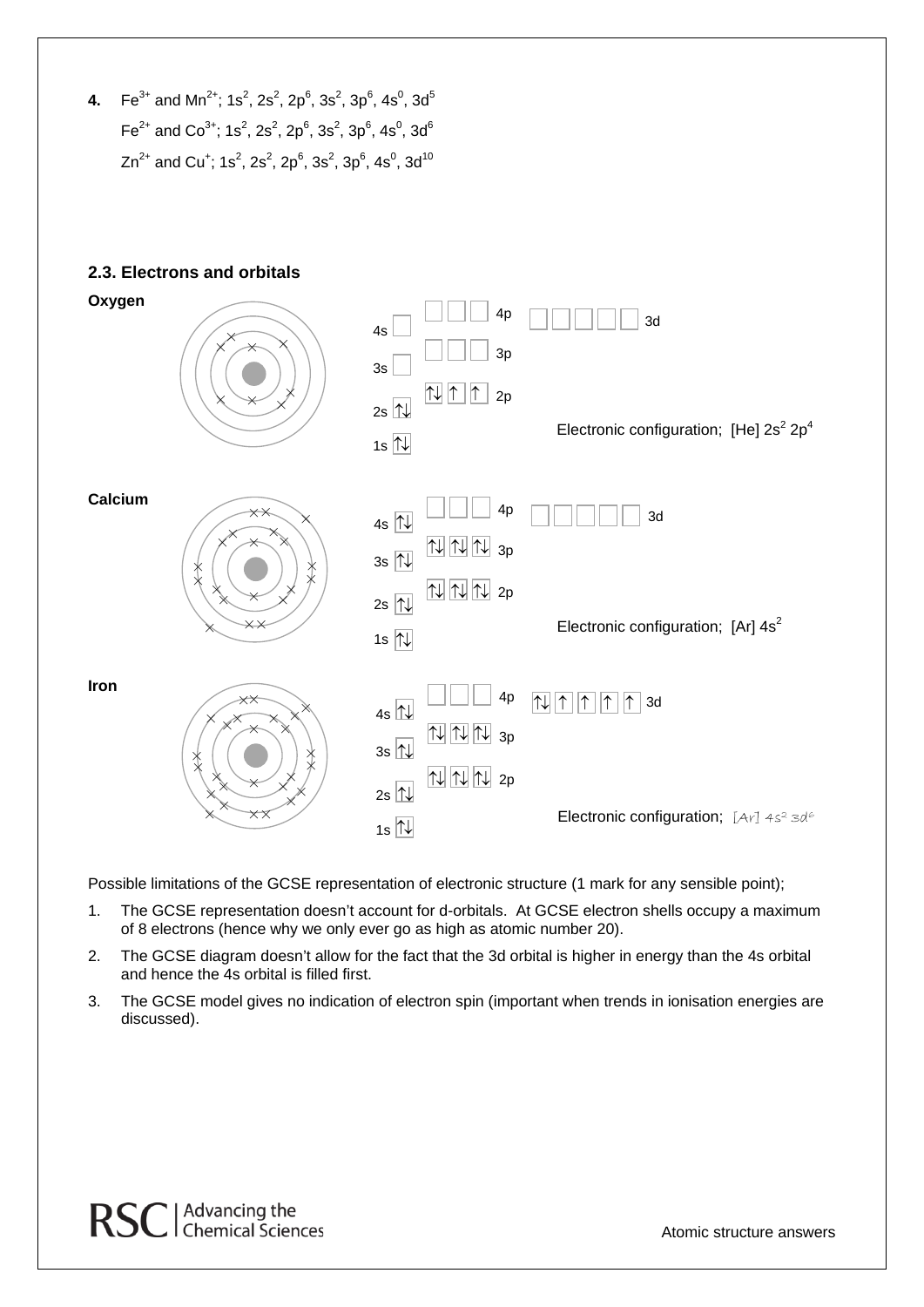## **2.4. Trends in ionisation energies**



- (b) As you go down the group there is a general decrease in the first ionisation energy. This is because;
	- i. the outer electron is in a successively higher energy orbital and is further away from the positive pull of the nucleus. Hence less energy is needed to remove it.
	- ii. the number of electrons shielding the outer shell electron from the nuclear charge increases (increased shielding)

(1 mark for each point)



- (b) As you go across the group there is a general increase in the first ionisation energy. This is because there is an increase in the nuclear charge (1 mark) as we go across the group and the electrons are being removed from the same principal energy level / the electrons are approximately the same distance from the nucleus (1 mark for either point)
- (c) The drop from Mg-Al is because the outer electron in Al is in a 3p orbital whereas the outer electron in Mg is in a 3s orbital. The 3p orbital is slightly higher in energy and so the electron is removed more easily (1 mark)

The drop from P to S is a result of mutual repulsion. In P, the 3 electrons in the 3p orbitals are in singly occupied orbitals. In S there are 4 electrons in the 3p orbitals meaning that one of the 3p

Advancing the<br>Chemical Sciences